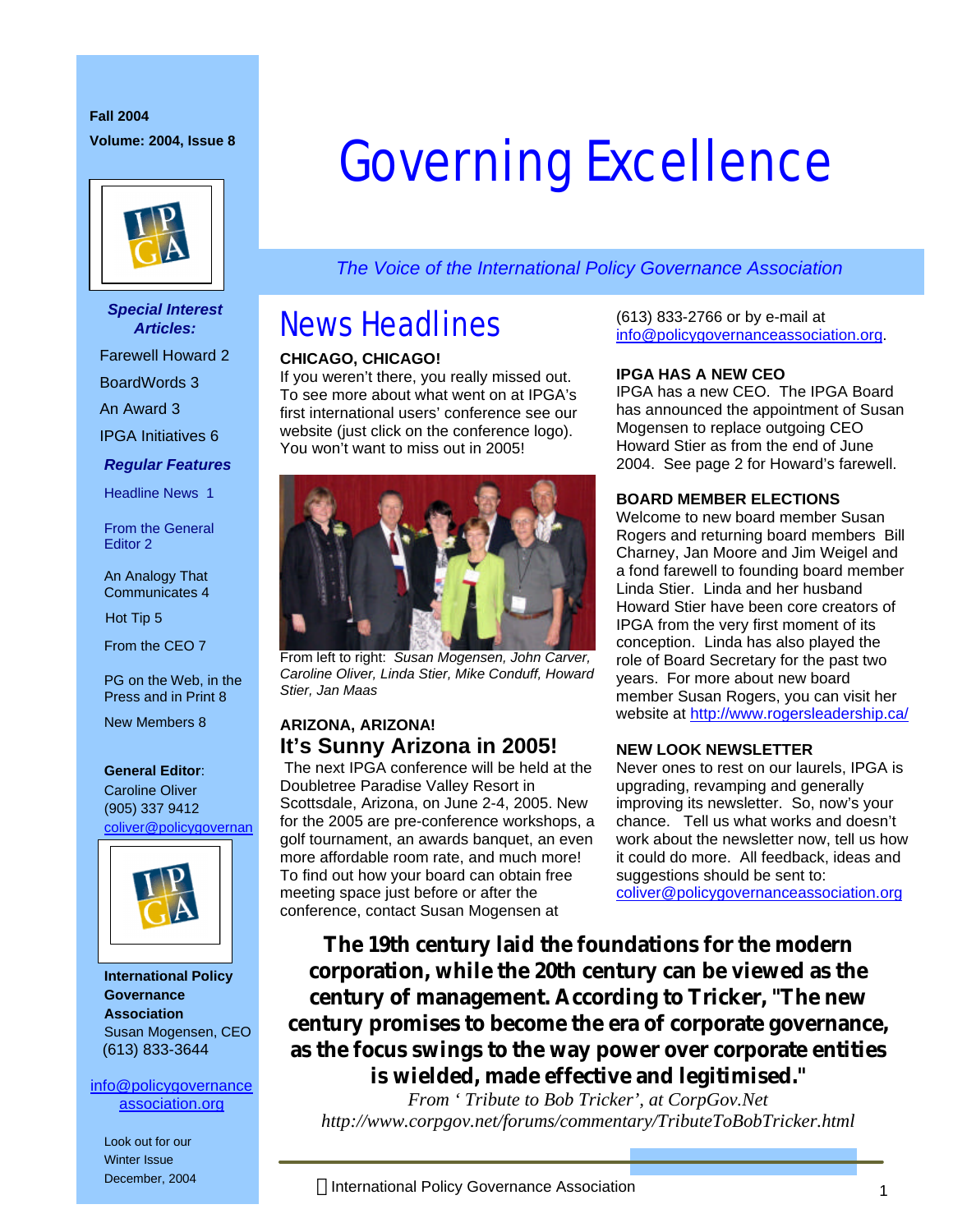

Our debt to Howard Stier who "stepped up to the plate" when we needed him is huge. By doing so he has got us further and faster towards our Ends than we could ever have travelled otherwise.

Leadership comes in all shapes and sizes and Howard's comes quietly, modestly and generously.

Of course, for all the talk below of farewells and departures, Howard will always be an important part of the fabric of IPGA and for that we are much the richer.

> $T$  hank you  $H$  oward from us all

> > 2

## **Farewell from Howard**

#### **Departing Is Rewarding**

June 30 was my last day as CEO of the IPGA. Departing has been both sweet and freeing, and I am very optimistic about the future of IPGA. I leave knowing a solid foundation exists for IPGA to move strongly into the future. I also leave knowing IPGA has the leadership and energy at the CEO and board levels to take the next steps to effectively create this future.

I also leave with many fond memories and a new freedom to pursue personal goals. My wife Linda and I have already begun to move forward on business ideas we have long discussed, ideas that will have us working locally with government and corporate leaders, bringing the possibility of owner accountability to the state and local levels where we anticipate success will spill over and influence the governing styles of many other associated organizations. Linda and I are excited!

I leave with memories of past conversations and rewarding experiences that span from the original germination of the idea for a Think Tank which then spawned the formation of the Association which in turn led to IPGA's first international conference in June of this year. That Friday evening long ago, we had wild dreams and planted a seed. We have learned that dreams, no matter how big, can come true – stay tuned, stay involved.

Lastly and most importantly, I leave with the honor and privilege to have been associated with such a wonderful group of dedicated, talented, skilled and generous people – IPGA's members. People willing to give of themselves to make something happen. These experiences are priceless and will always remain with me.

These are the lasting memories I am taking with me. Memories I will always be able to access and fondly recall as new leadership takes IPGA to new levels, continually making a difference worldwide.

To IPGA's members, thank you for who you are and for all your support. I wish you all the best of success in all that you do.

*Howard*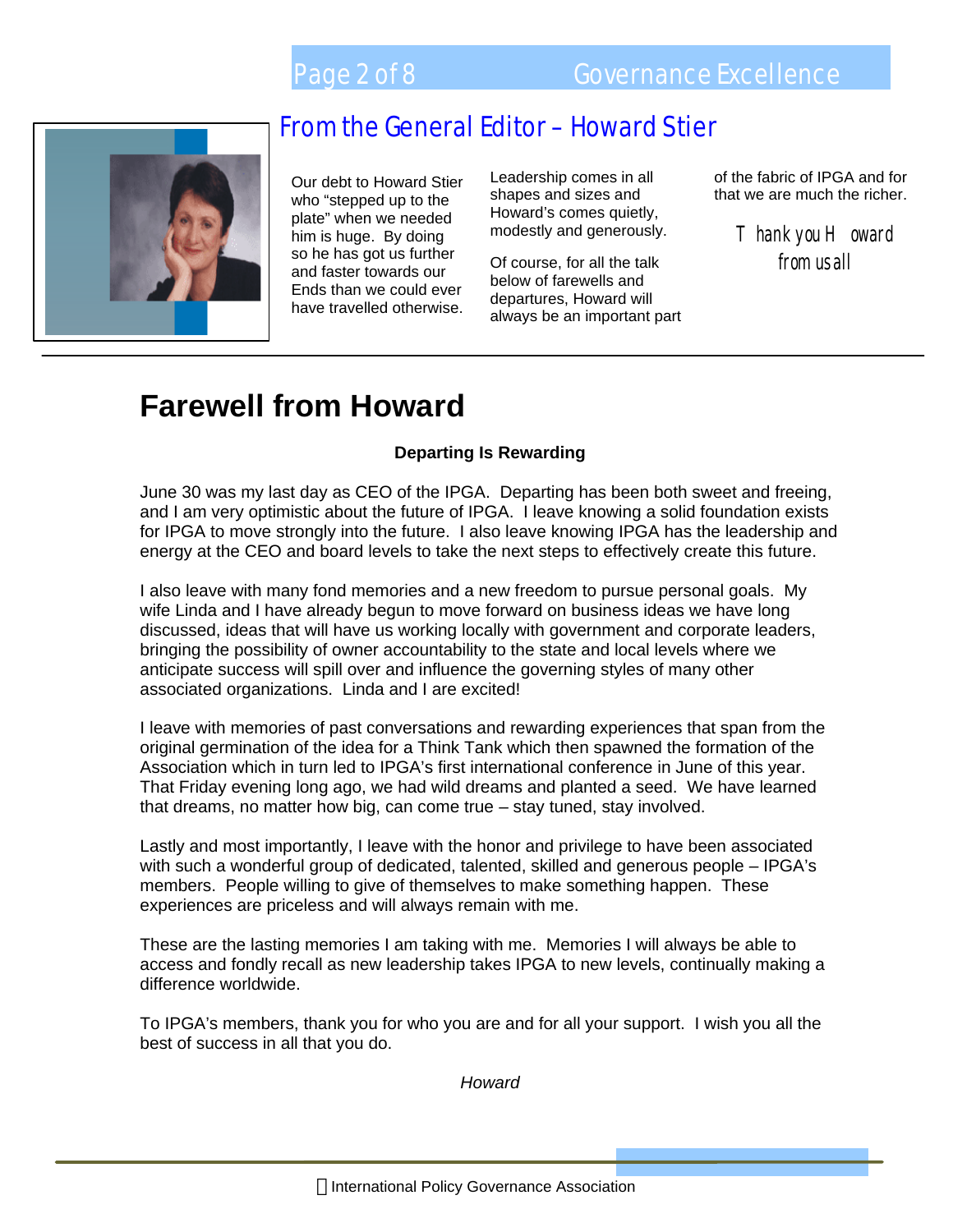![](_page_2_Picture_0.jpeg)

IPGA's board has committed itself to a new ownership linkage drive over the forthcoming year, including a personal dialogue with every IPGA member. We are also educating ourselves by interviewing other similar but longer-lived organizations to see what we can learn from their experience. We're here for you – get in touch any time!

| Chair:          | <b>Caroline Oliver</b> | <b>Phone:</b><br>Email: | 905-337-9412<br>coliver@policygovernanceassociation.org | (Canada)      |
|-----------------|------------------------|-------------------------|---------------------------------------------------------|---------------|
| <b>Members:</b> | <b>Jannice Moore</b>   | Phone:<br>Email:        | 780-465-4581<br>jannicemoore@cs.com                     | (Canada)      |
|                 | <b>Bill Charney</b>    | <b>Phone:</b><br>Email: | 303-321-3190<br>bill@bcharney.com                       | (USA)         |
|                 | <b>Mike Conduff</b>    | <b>Phone:</b><br>Email: | 940-382-3945<br>Mike.Conduff@charter.net                | (USA)         |
|                 | <b>Jan Maas</b>        | Phone:<br>Email:        | 31-348-443-183<br>maasgovernance@nl.proximedia.com      | (Netherlands) |
|                 | <b>Jim Weigel</b>      | <b>Phone:</b><br>Email: | 303-356-7948<br>jiweigelsprint@earthlink.net            | (USA)         |
|                 | <b>Susan Rogers</b>    | <b>Phone:</b><br>Email: | 204-284-3388<br>susanerogers@shaw.ca                    | (Canada)      |

#### **The Conference Board of Canada / Spencer Stuart 2005 National Awards in Governance**

**\_\_\_\_\_\_\_\_\_\_\_\_\_\_\_\_\_\_\_\_\_\_\_\_\_\_\_\_\_\_\_\_\_\_\_\_\_\_\_\_\_\_\_\_\_\_\_\_\_\_\_\_\_\_\_\_\_\_\_\_\_\_\_\_\_\_**

The Conference Board of Canada and Spencer Stuart, founding partner of the National Awards in Governance, are seeking entries of boards of directors that have demonstrated excellence in governance and have implemented successful innovations in their governance practices.

We are looking for examples of innovations in governance that:

- demonstrate enhanced governance practices (improvement)
- have yielded tangible results for their organization (measurable)
- can be applied by other organizations to good effect (transferable)

Their goal is to enhance governance practices in Canadian organizations by raising the profile of active and innovative boards and showcasing their accomplishments.

You are invited to share what your organization has implemented in the area of excellence in governance.

In addition to one overall award for innovation in governance, sector-specific awards in each of the public, private and not-for-profit sectors will be presented at a black-tie awards dinner to be held at the Four Seasons Hotel in Toronto on January 26, 2005.

The award-winning organizations will receive wide recognition from their National Award in Governance and will have the opportunity to present their innovations at the 2005 Corporate Governance Conference at the same location on January 27, 2005. Entries must be received by **October 15, 2004**.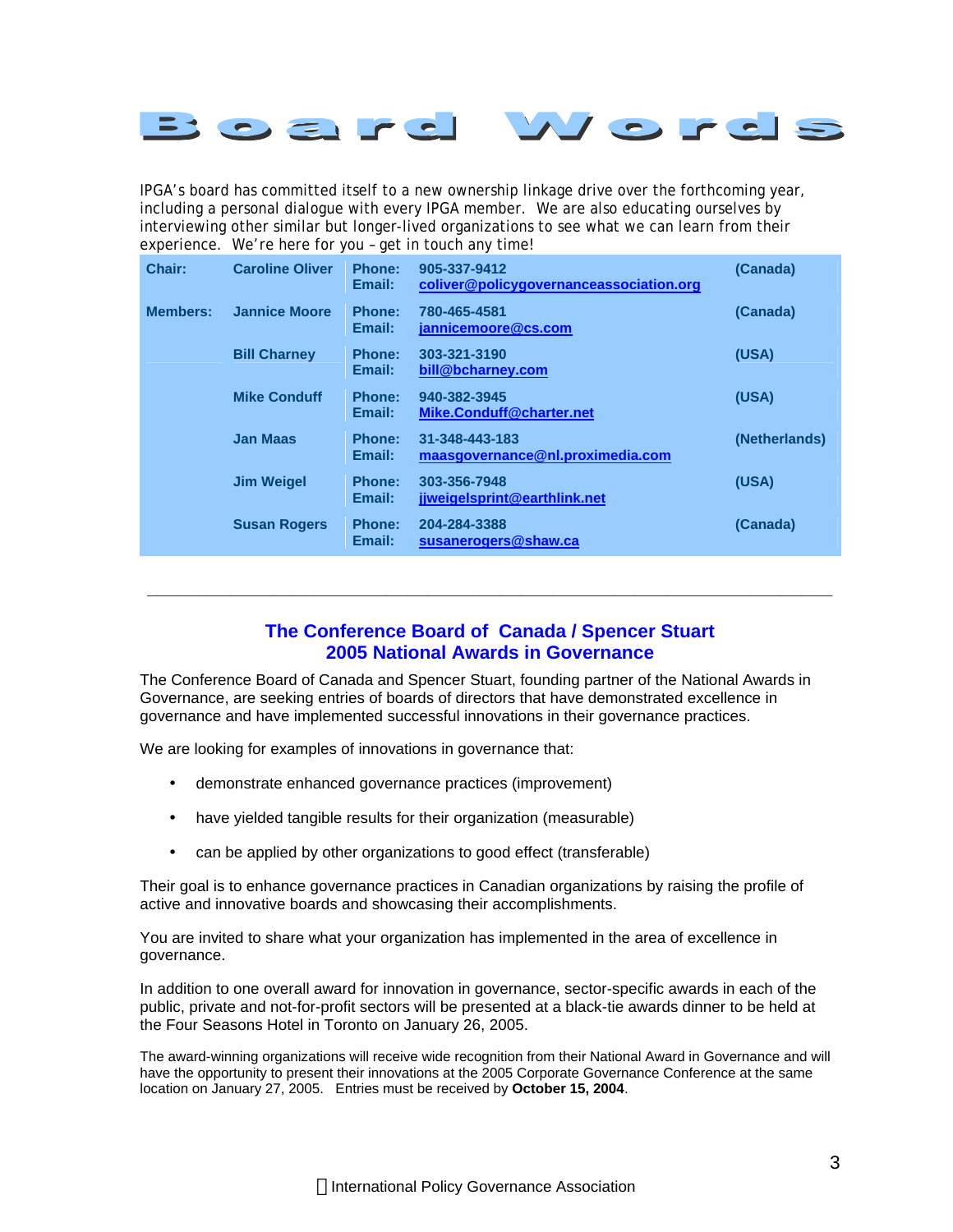![](_page_3_Picture_0.jpeg)

4

## **ANALOGIES THAT COMMUNICATE**

he Swimming

![](_page_3_Picture_2.jpeg)

By Phil Graybeal

When boards write policy within the Policy Governance® framework to limit executive action, they should say all they *must* not all they *can*; and what they must say should be expressed from the outside in—in other words, from the broadest expression of value toward the more narrow expression of value—only going as far as their values compel them to go.

This Carver principle of policy writing can be illustrated by asking listeners to picture a swimming pool; then ask, "Where do boards typically enter the pool of policy making?" Usually they will say either the shallow end or the deep end, but the more accurate answer is that **boards tend to enter the pool of policy making wherever they are pushed**.

Often a consumer of the organization will begin a call to a board member with the all-toofamiliar question, "You are still on the board aren't you?" followed by a request that something be done on his or her behalf. The consumer wants the board member to take action for his or her benefit regardless of whether the issue is a *deep* one or a *shallow* one.

When a board fails to write policy from the outside in and just starts writing policy wherever it was pushed, it generally finds itself with a two-handed policy manual of operational procedures rather than a two-finger policy manual of well-crafted governance policies.

**The board should discipline itself to always enter the pool at the deepest end**—the broadest expression of value to be offered—and walk only as far as its values compel it to go toward the shallow end of the pool. Once the board has reached the point that it satisfies itself that it has said all it wants to say and it is in fact willing to be content with any reasonable CEO interpretation of its words, then it puts a policy rope across the pool to clearly mark the spot. **Anything on the shallow side of the rope is "free swimming" for the CEO**.

In the free-swimming area the CEO may use any reasonable interpretation of what the board said to get the job done. It behooves the board, however, to stay on its side of the rope. Too often individual board members act like hammerhead sharks by swimming under the rope and beating the CEO in the head with the hammer of "how I would have done it differently." In reality, it doesn't matter if the activity or duty could have been done differently, but whether or not the CEO action was reasonable in light of board policy. It should also be pointed out that the CEO could dilute appropriate accountability if he or she holds the rope up in the air and invites board members to swim under in the guise of "advising."

**Define and observe the policy rope** and everyone has more fun swimming.

*Phil can be contacted at phil@graybeal.org or www.graybeal.org*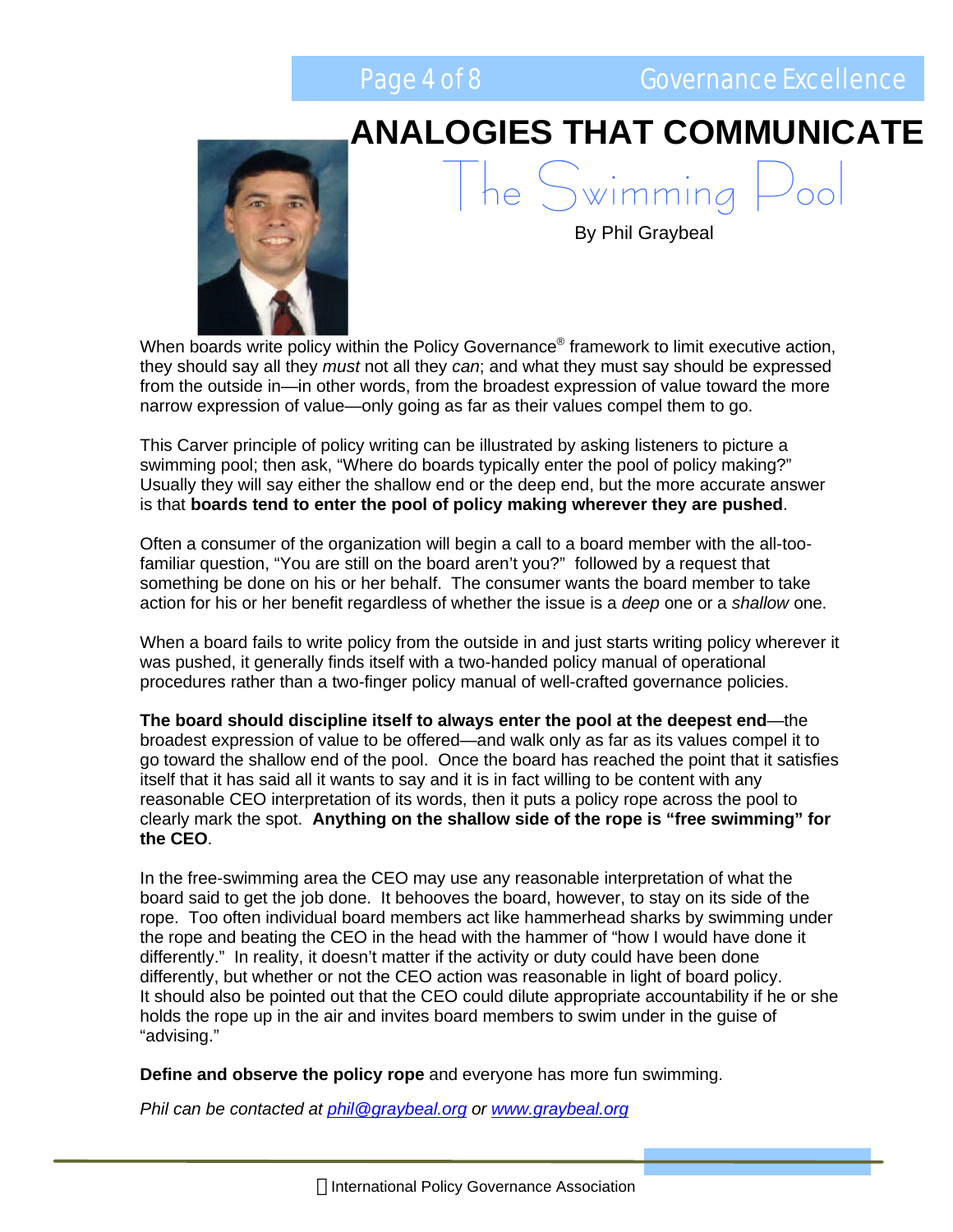### **Hot Tip!! Success is in the Details** by Stacy Sjogren

 *While preparing for a joint consulting project with Dick Biery, Stacy Sjorgren After stretching the minds of board members with abstract concepts such as moral ownership, policy quadrants and prescription versus proscription, comes the humble task of deciding how to organize and manage board policy binders. discovered some different assumptions and approaches to this seemingly simple issue.* 

Dr. Biery, with experience stemming from larger organizations, assumes those organizations will provide and maintain copies of policies and by-laws for each board member and make sets available at board meetings. I, from my experience with decidedly smaller nonprofit organizations, typically assume that individual members will be responsible for maintaining their binder and making sure it travels with them to board meetings. Once I stepped back from this seemingly petty detail, I could see that one approach emphasized the importance of accuracy and availability while the other approach emphasized personal responsibility. Which was the "right" approach, we questioned? In search of broader input, we agreed to pose the question to other consultants:

The feedback to our question threw up some interesting general comments and techniques. "The product and process must fit the culture", said one consultant, making the point that the culture of some organizations can create the expectation that board documents be formally packaged and provided at board meetings. For other organizations, there can also be a demand for this service simply because traveling with a bulky binder is a nuisance! "It is for the board to decide how best to manage their governance material", said another.

Encouraging boards to make their own thoughtful decision on how best to manage their governance materials is what this article ultimately offers for the reader's consideration. In some cases, making this decision may be the first step a board takes in being responsible for itself! What are the group's values about accuracy, constant availability, portability, and personal responsibility? The discussion fits into several policy areas including Board Members' Code of Conduct (*Members will be properly prepared for board deliberation*), Communication and Support to the Board *(to the extent that the board is delegating the preparation of board binders to the CEO)* and the Role of Board Officers *(the Chair's role to the extent the board is explicitly having the Chair be responsible or leaving it to the Chair's reasonable interpretation, and the Board Secretary's role if such exists).*

The following are techniques I gleaned from my conversations with other consultants:

- *Create binders with tabs marked for all aspects of governing responsibilities such as minutes, by-laws, policies, monitoring reports, ends development/owner linkage, committee or additional responsibilities and board training.*
- *Board members manage their own binders but occasionally turning them over to staff to be updated.*
- *Build in a 5-minute "manual update" time at the board meeting to accommodate members placing new material in their binders.*
- *Copy policies relevant to discussion and including them in the meeting packet.*
- *When members are responsible for maintaining their own policy copies, have the secretary label revised policies with "Please replace these policies in your manual."*
- *Pre-punch materials so members can easily insert them into their binders.*
- *Schedule an annual "clean up your binder" session prior to a board meeting.*

The systems that boards put in place to support their work must speak to their own unique values and circumstances. With this in mind, a wise consultant will view this seemingly humble task as a necessary and thoughtful decision the board itself must make as it truly assumes the responsibilities of governance. After all, success is in the details.

*You can contact Stacy at: ssjogren@astound.net or www.stacysjogren.co* 

![](_page_4_Picture_17.jpeg)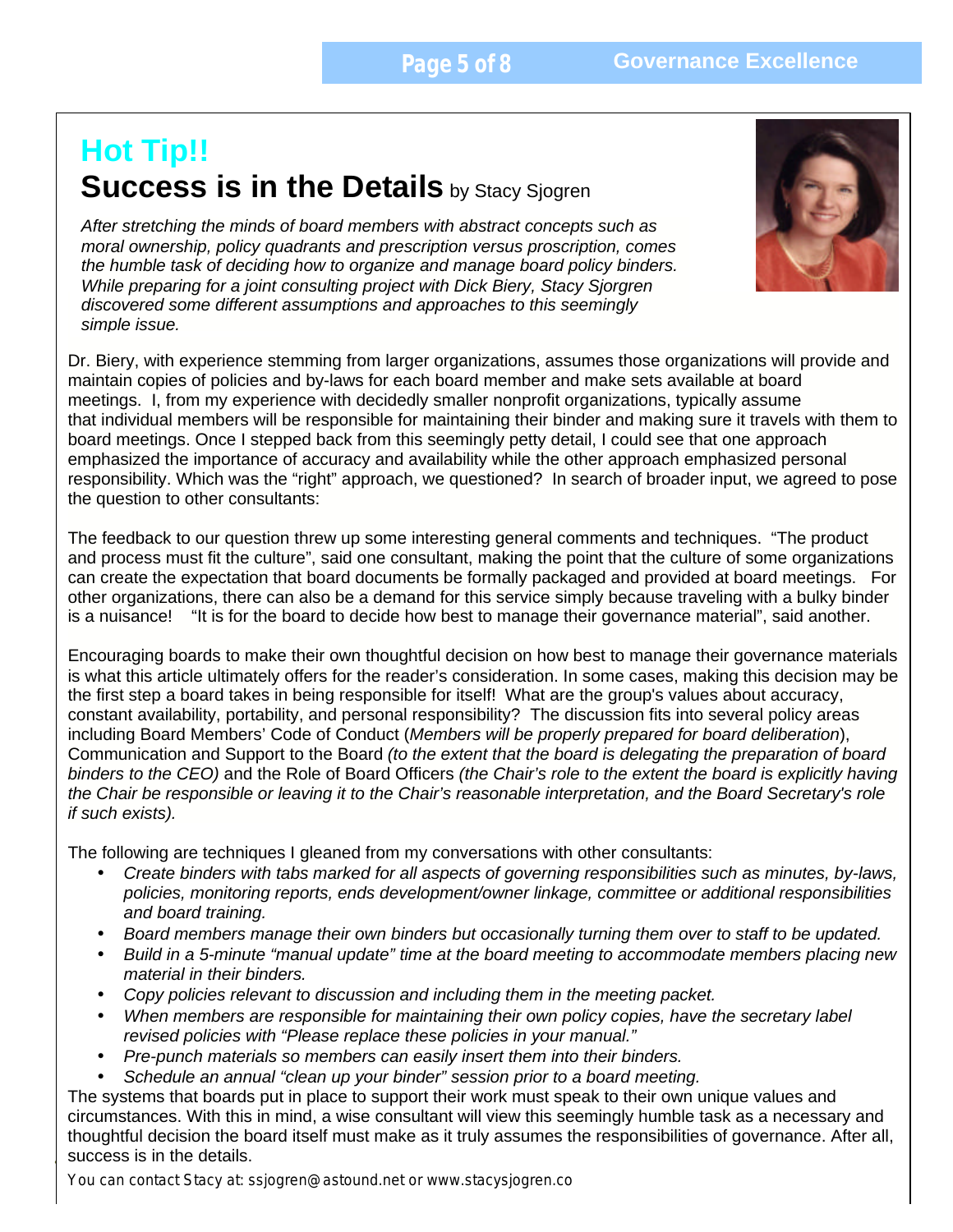### **MORE CHICAGO PICS!!**

![](_page_5_Picture_3.jpeg)

![](_page_5_Picture_4.jpeg)

![](_page_5_Picture_5.jpeg)

![](_page_5_Picture_6.jpeg)

![](_page_5_Picture_7.jpeg)

## GET IN AT THE START………of something BIG!!

### Interested in Helping IPGA to Achieve its Ends?

You are invited to participate in the achievement of owner-accountable effective governance through the following initiatives taking place over the next year. Please contact IPGA CEO, Susan Mogensen (info@policygovernanceassociation.org ) if you have any ideas, time or resources to contribute to one or more of the exciting projects listed below.

#### Owner-Accountable Effective Governance Awards Team

It's time to recognize boards that are achieving true governance excellence through their use of Policy Governance. Our goal is to create a series of IPGA awards for owneraccountable, effective governance, with the first set of winners to be announced at an Awards Banquet at the next IPGA conference. The Awards Team will help the CEO to develop a nomination and selection process leading to the awards presentation in June 2005.

#### Communications and Conversations Team

The truth about what Policy Governance principles are and how they work is not always apparent from what you hear and read in news articles, online and elsewhere. What can IPGA do to create better awareness and understanding of what Policy Governance is, and is not? Share with us your insights on a strategy for communicating and conversing with others about Policy Governance, owner-accountability, and IPGA.

#### Political and Regulatory Affairs Team

To govern an organization is a substantial enough challenge as it is, without the added level of difficulty created by layers of regulations, standards and legalities that fail to account for the advanced practices of boards using Policy Governance. IPGA must work to shape the opinions of political representatives about the Policy Governance approach and the importance of achieving true owner-accountability. Your ideas, energy, and contacts will all be valuable to IPGA in this effort.

#### Governance Makeover Project Team

What if a major, for-profit corporation were to undergo an "extreme makeover," governance-style, courtesy of IPGA? Having a major corporate board of directors experience first-hand the value of Policy Governance would create a win-win-win situation for the corporation, IPGA, and the consultants participating in this bold project. Additional mentoring opportunities are also available for anyone who would prefer to take on an assistant / observer / documentation role in this process.

#### *Pictures from Chicago*

- *from the top:*
- *1. Dr John Carver 2. Miriam Carver*
- 
- *3. Jeremy Booker,VP of Corporate Governance, BP (British Petroleum)*
- *4. John Carver with Jan Maas, IPGA board member from the Netherlands*
- *5. Presentation on behalf of IPGA to John of 'The Policy Circle' an abstract artwork by Lyn Estall from Caroline Oliver, IPGA Chair.*

6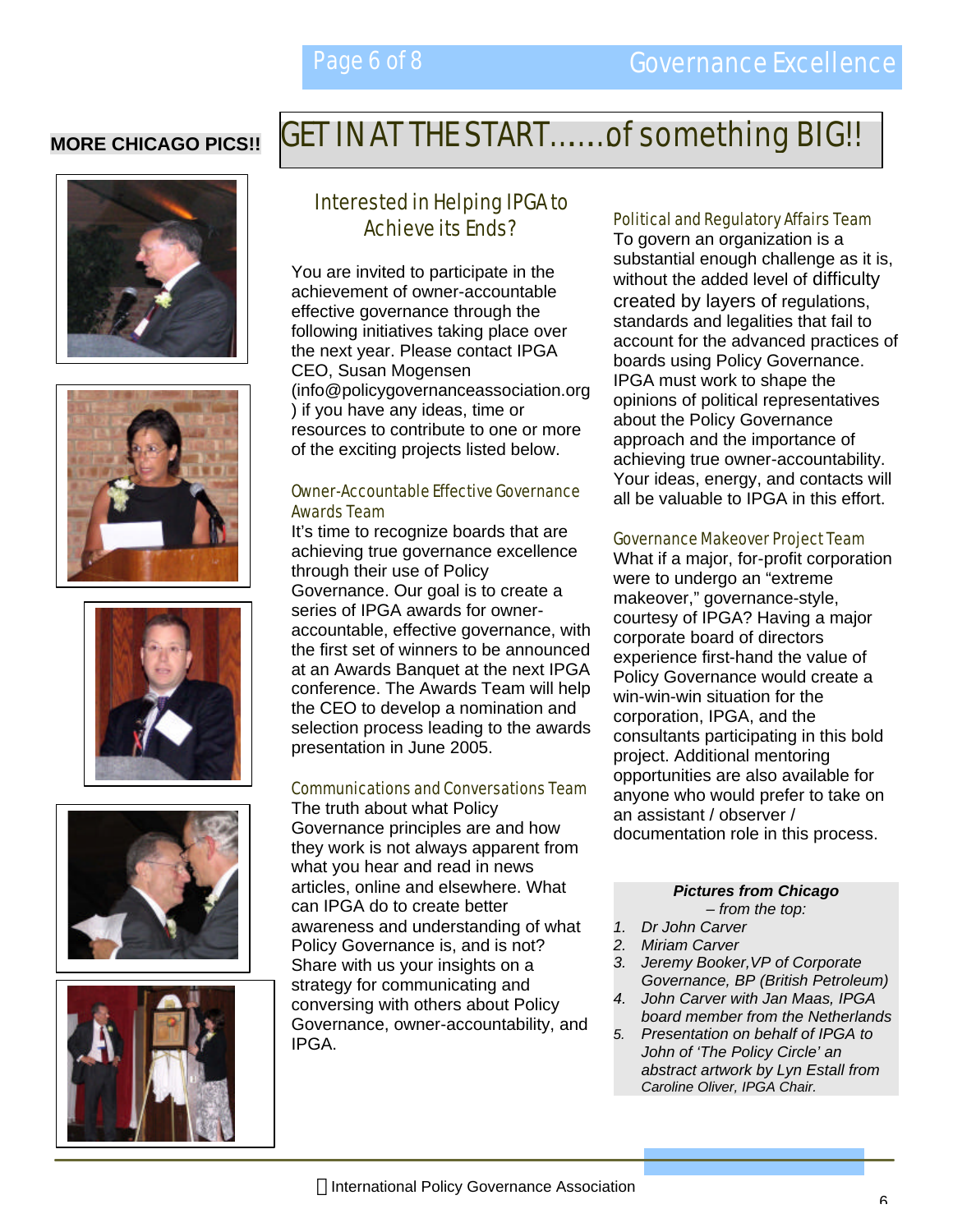### FROM THE CEO

### **Susan Mogensen writes in her first column as IPGA's CEO**

![](_page_6_Picture_4.jpeg)

Standing alone, the words "policy" and "governance" are not the most exciting words in the dictionary. They might evoke images of legalese-packed procedure manuals, complex organization charts, and stern people sitting around a board table.

Policy Governance<sup>®</sup>, however, is a different story altogether. Those of us who know and understand this unique system for boards, can't help but feel a measure of excitement about the concept. It is not a passion for process that drives us so much as the results that Policy Governance® allows real people and organizations to achieve.

Results – imagine that! Many of us who have sat around board tables and worked for boards in our lifetimes know that several heads are not necessarily better than one when it comes to leading organizations. Or it seems that way, at least, when roles aren't

clear, conversations aren't focused, and frustration seems to find its way onto every board meeting agenda (usually somewhere between "Old Business" and "New Business").

At the same time, we know and believe that the coming together of a diversity of viewpoints and backgrounds is highly valuable, and democratic principles are paramount. If boards are here to stay, then we must enable them to achieve their purpose, and do so in an owner-accountable, effective way.

Here enters the International Policy Governance<sup>®</sup> Association. We sympathize with the intelligent, well-intentioned board members who continually find themselves wading through stacks of administrative reports, staff recommendations and incomprehensible policy and procedure manuals. We empathize with the staff members who cross their fingers and hold their breath every time board approval is required to change the letterhead, to lease a new photocopy machine, or to amend the office hours. We understand the sense of disconnect that owners (moral or otherwise) feel when their organization is not producing the results for which it was created and intended.

And, we know we can help.

Through IPGA's efforts, owneraccountable effective governance no longer needs to be the exception it currently is. While we are a small and young organization now, our impact on the world can

be immensely important and farreaching. Imagine if skillful use of Policy Governance<sup>®</sup> by boards and organizations around the world was the norm. Again, the exciting part is not so much the widespread use of a particular process, but rather the results achieved, the people fulfilled, and the dreams transformed into reality.

Of course, as IPGA CEO, I cannot achieve IPGA's Ends alone, and sincerely wish to include the ideas and assistance of as many members as possible in the pursuit of owneraccountable effective governance. I am thrilled to take on the challenge of achieving our Ends, and trust that there is no shortage of ways in which members wish to contribute. On page 6, I have outlined a few initiatives I wish to create right away, and invite your help in any way which is feasible and interesting for you to lend. Whether you enjoy brainstorming, thoughtful analysis or "getting down to brass tacks," I encourage you to let me know if and how you wish to join forces with me and other members – to create results.

#### Thank you

As a final note, I would like to extend an enormous thank you to Howard Stier for all of the energy, time and wisdom he lent to IPGA since its inception! I felt quite lucky to have had the opportunity to work closely with Howard during the past yearand-a-half on the *Future of Boards* conference project, and look forward to continuing to work with him in other ways in the months and years ahead!

Susan

7